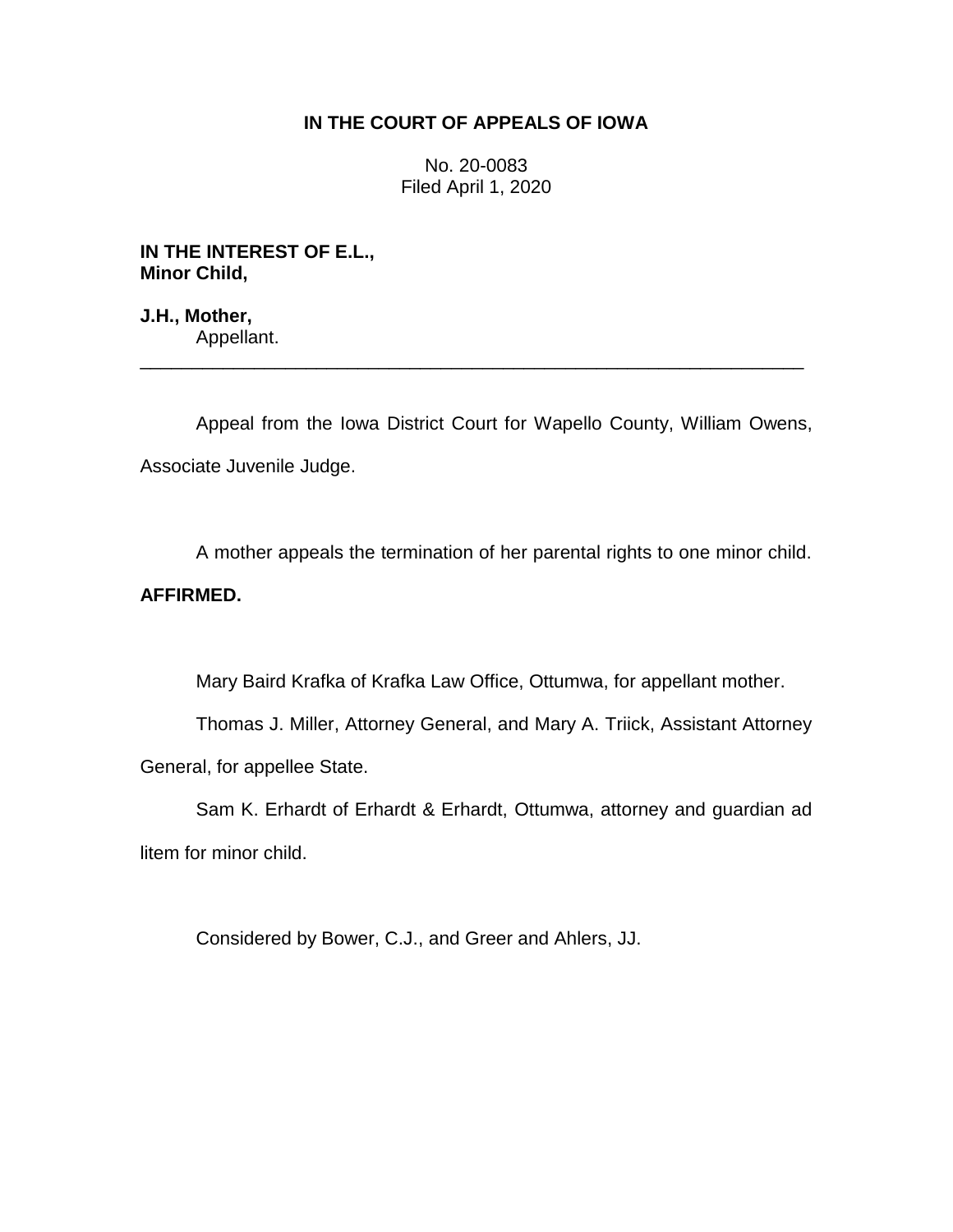#### **GREER, Judge.**

 $\overline{a}$ 

A mother appeals the termination of her parental rights to one child.<sup>1</sup> The mother argues the State failed to prove grounds for termination and termination is not in the child's best interest. On our de novo review, we affirm the juvenile court termination order.

#### **I. Background Facts and Proceedings.**

J.H. is the mother of E.L., born in 2012, and two older boys not involved here.<sup>2</sup> This family most recently came to the attention of the lowa Department of Human Services (DHS) in September 2015, five weeks after DHS closed a previous child-in-need-of-assistance case. E.L. was removed from the home over concerns of substance abuse, domestic violence, and unaddressed mental-health issues. E.L. was adjudicated a child in need of assistance on October 20.

The mother has a long history of substance abuse and unsuccessful attempts at treatment. She acknowledges that her longest, most successful effort at inpatient substance-abuse treatment was from September to December 2017. During that time, E.L. was returned to the mother's care. That said, after her unsuccessful discharge, he was removed again and has been out of her custody since then.

With that history in mind, the mother's rights to her two older children were terminated in July 2018, while E.L.'s case remained pending. After that, the mother began to feel hopeless about her ability to regain custody of E.L. She struggled to

 $1$  The father's parental rights were also terminated. He does not appeal.

 $2$  E.L. and the two older boys have different fathers, leading to separate juvenile court cases.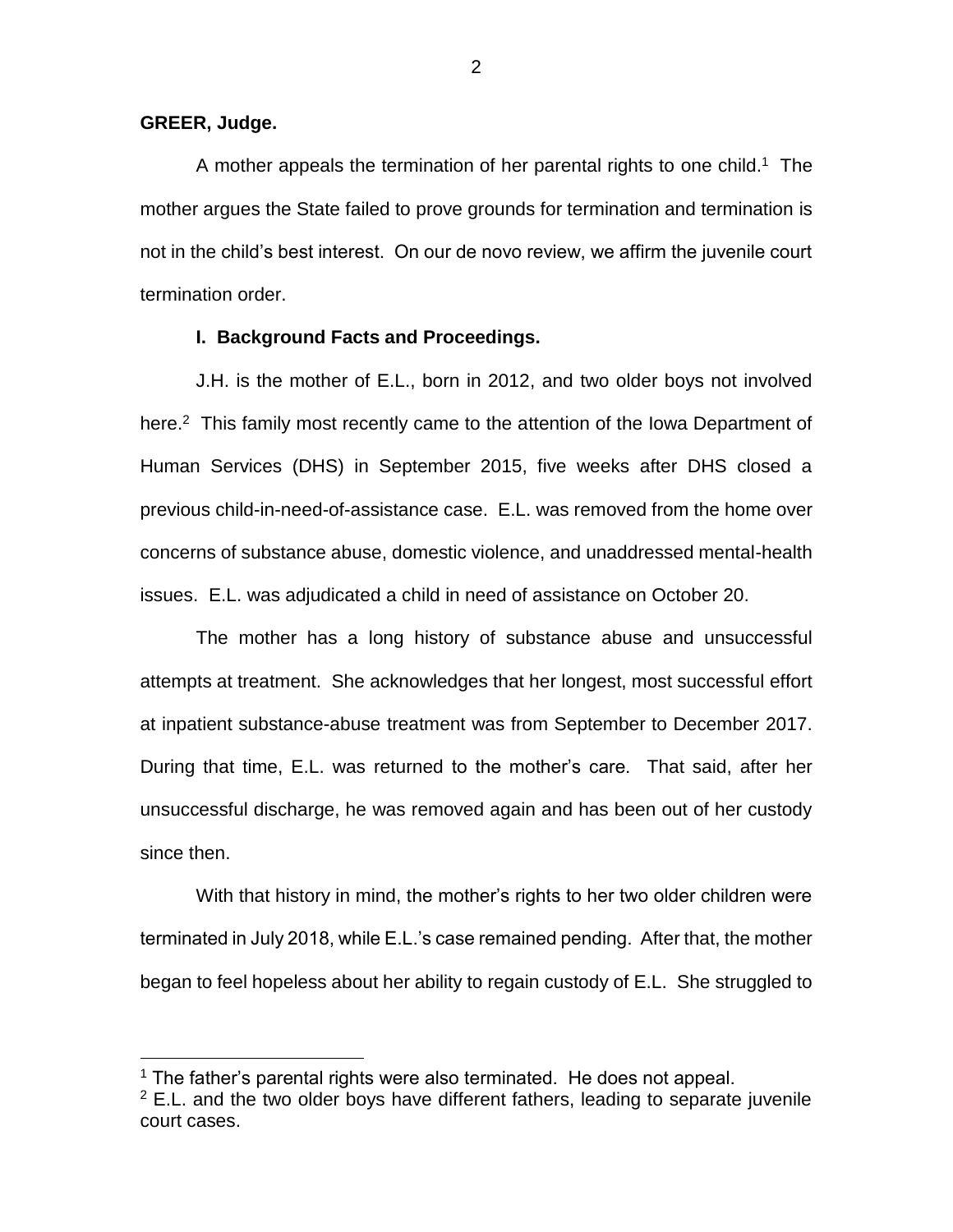participate in services and remain sober. Yet she sporadically participated in services and kept having regular visits with her child. The mother had one supervised four-hour visit per week. She used most of her visitation and behaved appropriately at most visits. That said, sometimes the workers "could tell that there's something off about her demeanor" and worried it resulted from substance abuse.

To address her condition, the mother again entered inpatient substanceabuse treatment in March 2019, but she was unsuccessfully discharged three or four days later. In August, a Family Safety, Risk, and Permanency worker expressed concerns about the mother falling asleep at visits. The mother claims she tried to get a substance-abuse evaluation at First Resources in mid-September but insists they could not assist her. On October 1, the mother was arrested for possession of methamphetamine and possession of drug paraphernalia.

After that arrest, the State filed the termination petition on October 25. The court held a termination hearing on November 19 and 20. The DHS worker testified that the child could not be returned to either parent at the time of the termination hearing and that she did not believe the parents could regain custody with another six months.

On a positive note, at the time of the hearing, the mother had her own onebedroom apartment and worked for her landlord. She had an appointment scheduled for December 10 for mental-health treatment. She claimed she was sober, she but could not say for how long. She asked the court to give her a threemonth extension to regain custody of E.L. so that she could participate in mentalhealth and substance-abuse treatment.

3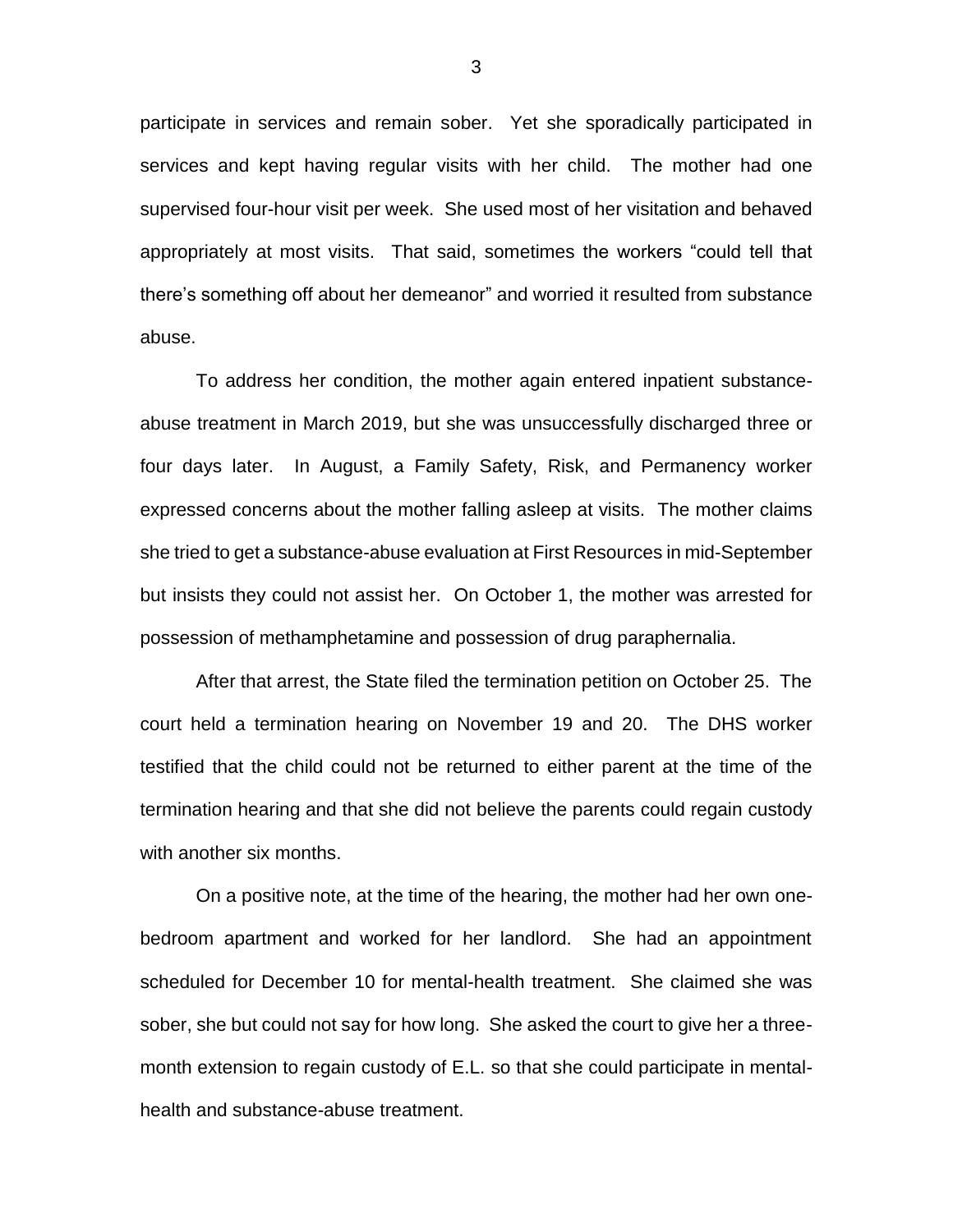On January 3, 2020, the juvenile court terminated both parents' parental rights. The mother appeals.

#### **II. Standard of Review.**

We review termination-of-parental-rights cases de novo. *In re A.M.*, 843 N.W.2d 100, 110 (Iowa 2014). "We are not bound by the juvenile court's findings of fact, but we do give them weight, especially in assessing the credibility of witnesses." *Id.* (quoting *In re D.W.*, 791 N.W.2d 703, 706 (Iowa 2010)).

#### **III. Analysis.**

 $\overline{a}$ 

The mother argues the State failed to prove grounds for termination by clear and convincing evidence and that termination is not in the child's best interest. We will consider her claims in turn.

**A. Grounds for Termination.** The juvenile court terminated the mother's parental rights under Iowa Code section 232.116(1)(f) and (g) (2019). On appeal, the mother only challenges one element of section 232.116(1)(f): that the child could not be returned to her care at the time of the termination hearing.<sup>3</sup> *See id.*  at 111 (noting that "at the present time" means at the time of termination hearing).

<sup>&</sup>lt;sup>3</sup> lowa Code section 232.116(1)(f) permits the court to terminate parental rights when

The court finds that all of the following have occurred:

<sup>(1)</sup> The child is four years of age or older

<sup>(2)</sup> The child has been adjudicated a child in need of assistance pursuant to section 232.96.

<sup>(3)</sup> The child has been removed from the physical custody of the child's parents for at least twelve of the last eighteen months, or for the last twelve consecutive months and any trial period at home has been less than thirty days.

<sup>(4)</sup> There is clear and convincing evidence that at the present time the child cannot be returned to the custody of the child's parents as provided in section 232.102.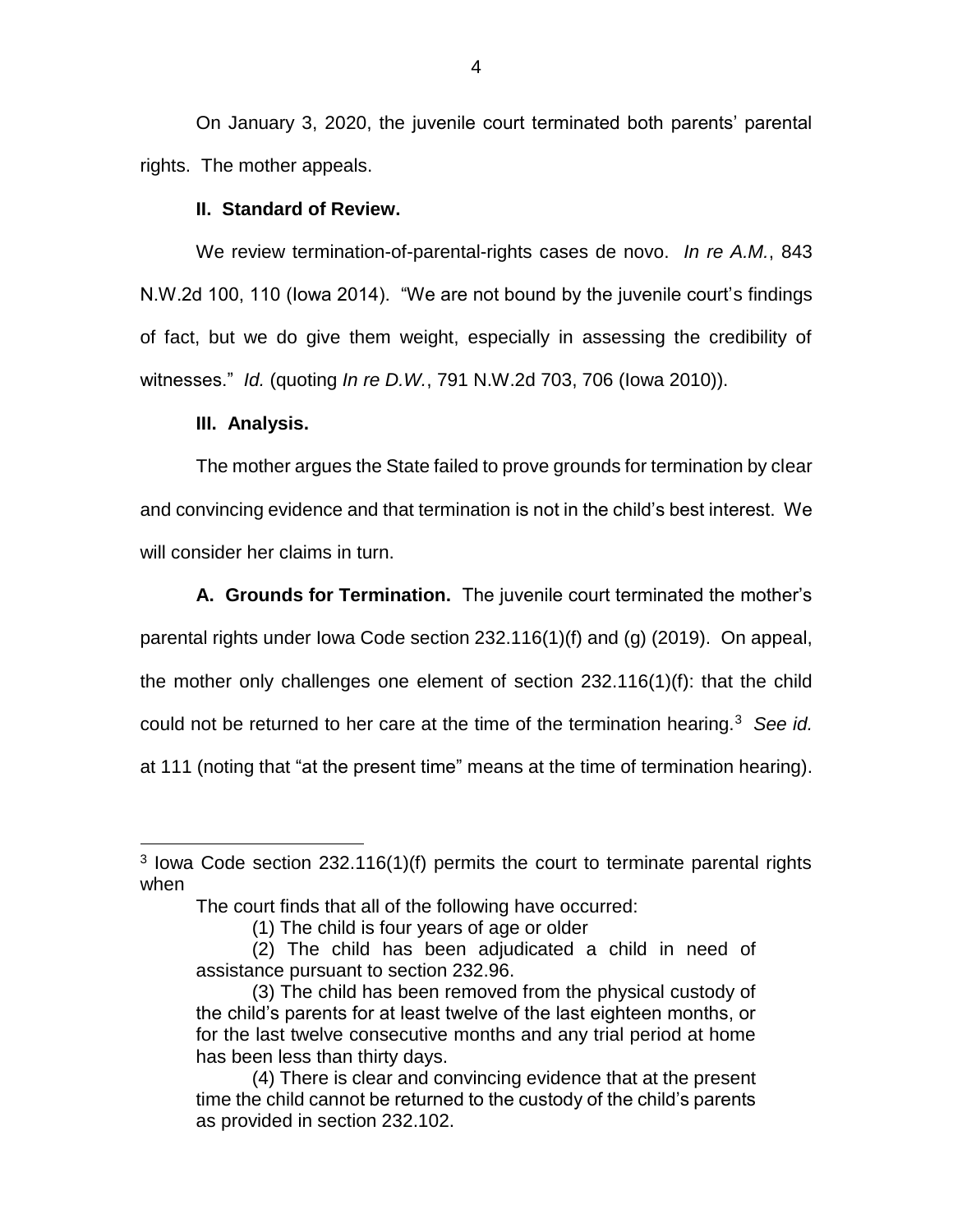"When the juvenile court terminates parental rights on more than one statutory ground, we may affirm the juvenile court's order on any ground we find supported by the record." *In re A.B.*, 815 N.W.2d 764, 774 (Iowa 2012).

Although the mother does not challenge termination under section  $232.116(1)(q)$ ,<sup>4</sup> we will consider her argument against termination under section 232.116(1)(f). At the termination hearing, the mother conceded she was not ready to take custody of the child and requested three additional months to pursue reunification. She claimed she was sober, had her own housing, and was employed by her landlord. She had made an appointment with a mental-health service provider, but she was not participating in substance-abuse or mentalhealth treatment at the time of the hearing. According to the mother, her lack of participation in services was due in part to her feelings of hopelessness after her rights to two of her older children were terminated in July 2018. On appeal, she now claims she could have resumed custody of the child at the time. She argues the court should consider her participation in substance-abuse treatment from

 $\overline{a}$ 

<sup>4</sup> Iowa Code section 232.116(1)(g) provides that the court may terminate parental rights when

The court finds that all of the following have occurred:

<sup>(1)</sup> The child has been adjudicated a child in need of assistance pursuant to section 232.96.

<sup>(2)</sup> The court has terminated parental rights pursuant to section 232.117 with respect to another child who is a member of the same family or a court of competent jurisdiction in another state has entered an order involuntarily terminating parental rights with respect to another child who is a member of the same family.

<sup>(3)</sup> There is clear and convincing evidence that the parent continues to lack the ability or willingness to respond to services which would correct the situation.

<sup>(4)</sup> There is clear and convincing evidence that an additional period of rehabilitation would not correct the situation.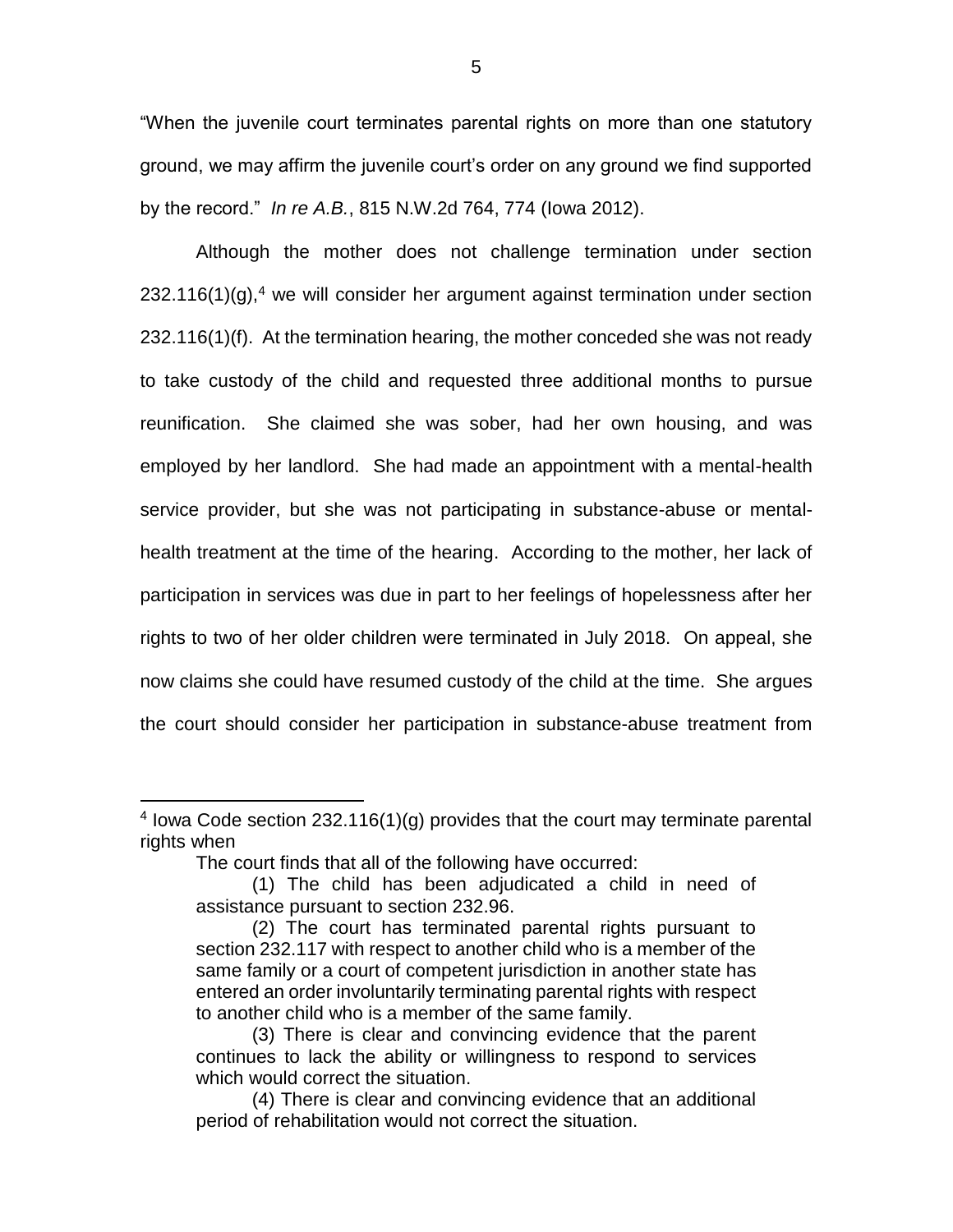September to December 2017 and her continued participation in visits with the child.

We commend the mother for finding housing and employment, but she has not shown that she has addressed the mental-health and substance-abuse issues that have persisted throughout this case. *See In re M.S.*, 889 N.W.2d 675, 680 (Iowa 2016) ("[A] child cannot be returned to the custody of the child's parent . . . if by doing so the child would be exposed to any harm amounting to a new child in need of assistance adjudication." (quoting *In re M.M.*, 483 N.W.2d 812, 814 (Iowa 1992))). When asked whether she had been sober for "a week, two weeks, two months," the mother could not answer. We conclude the State proved by clear and convincing evidence that the child could not be returned to the mother's custody at the time of the termination hearing. For that reason, the State established grounds for termination under Iowa Code section 232.116(1)(f). We must next consider whether termination was in the child's best interest.

**B. Best Interests.** After the State has proved grounds for termination we must consider whether termination is in the child's best interest. We will "give primary consideration to the child's safety, to the best placement for furthering the long-term nurturing and growth of the child, and to the physical, mental, and emotional condition and needs of the child." Iowa Code § 232.116(2). "It is wellsettled law that we cannot deprive a child of permanency after the State has proved a ground for termination . . . by hoping someday a parent will learn to be a parent and be able to provide a stable home for the child." *A.M.*, 843 N.W.2d at 112 (quoting *In re P.L.*, 778 N.W.2d 33, 40 (Iowa 2010)).

6